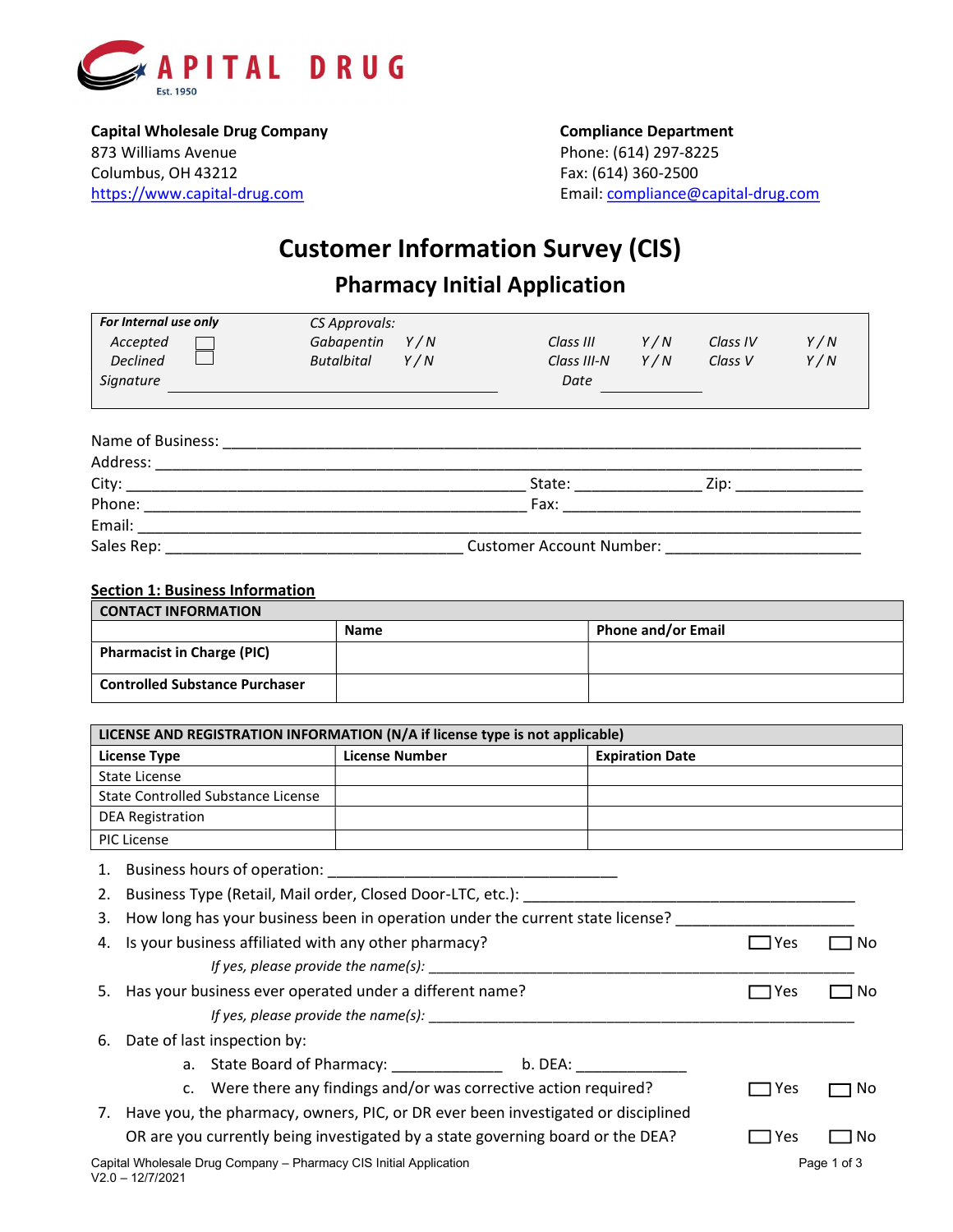| 8. |                                                                | Have you ever had a license or DEA registration denied, revoked, voluntarily                                                                                                                                                   |                                           |           |
|----|----------------------------------------------------------------|--------------------------------------------------------------------------------------------------------------------------------------------------------------------------------------------------------------------------------|-------------------------------------------|-----------|
|    |                                                                | surrendered, or suspended by any state governing board or the DEA?                                                                                                                                                             | l Yes                                     | No        |
| 9. |                                                                | Has any owner or employee of your business/facility ever been arrested or                                                                                                                                                      |                                           |           |
|    |                                                                | convicted of any misdemeanor or felony pertaining to distribution,                                                                                                                                                             |                                           |           |
|    |                                                                | manufacturing, sale, or dispensing of drugs, controlled substances, or narcotics?                                                                                                                                              | $\Box$ Yes                                | ] No      |
|    |                                                                | 10. If you answered yes to any of questions 4 through 9, please provide additional details and any corrective                                                                                                                  |                                           |           |
|    | action completed. (Include attachments if needed):             |                                                                                                                                                                                                                                |                                           |           |
|    |                                                                |                                                                                                                                                                                                                                |                                           |           |
|    |                                                                |                                                                                                                                                                                                                                |                                           |           |
|    |                                                                |                                                                                                                                                                                                                                |                                           |           |
|    |                                                                | 11. Do you resell or transfer any prescription drugs or controlled substances?                                                                                                                                                 | Yes                                       | No        |
|    |                                                                | If yes, please provide percentage of products sold or transferred: _                                                                                                                                                           |                                           |           |
|    |                                                                | 12. Do you operate an internet website that offers the sale of prescription                                                                                                                                                    |                                           |           |
|    | pharmaceutical products to the public?                         |                                                                                                                                                                                                                                | ∃ Yes                                     | 1 No      |
|    |                                                                | If yes, indicate the website address and number of years in operation. Please attach a copy of your VIPPS<br>$\,arcreditation. \underline{\hspace{2cm}}$                                                                       |                                           |           |
|    | 13. Identify current security measures:                        | <b>Security Cameras</b>                                                                                                                                                                                                        | Alarm System<br><b>Pharmacy Barricade</b> |           |
|    |                                                                | Other: when the contract of the contract of the contract of the contract of the contract of the contract of the contract of the contract of the contract of the contract of the contract of the contract of the contract of th |                                           |           |
|    |                                                                |                                                                                                                                                                                                                                |                                           |           |
|    |                                                                | Section 2: Controlled Substance Information (Skip to section 3 if you do not want to purchase CS from Capital)                                                                                                                 |                                           |           |
|    |                                                                | 14. Do you purchase controlled substances from distributors other than Capital Drug?                                                                                                                                           | $\Box$ Yes                                | $\Box$ No |
|    |                                                                |                                                                                                                                                                                                                                |                                           |           |
|    |                                                                |                                                                                                                                                                                                                                |                                           |           |
|    |                                                                | 15. List the name of the person who signed the most recent DEA application/renewal:                                                                                                                                            |                                           |           |
|    |                                                                |                                                                                                                                                                                                                                |                                           |           |
|    |                                                                | 16. Do you fill prescriptions for controlled substances for any of the following?                                                                                                                                              |                                           |           |
|    | Patients that are outside your state?<br>a.                    |                                                                                                                                                                                                                                | Yes                                       | No        |
|    |                                                                | If yes, list the state and number of prescriptions: _______________                                                                                                                                                            |                                           |           |
|    | Patients receiving pain management treatment?<br>b.            |                                                                                                                                                                                                                                | Yes                                       | No        |
|    | c.                                                             | Patients receiving medication assisted treatment for Substance Use Disorder?                                                                                                                                                   | Yes                                       | No        |
|    | d.                                                             | Patients from Bariatric/weight-loss clinics and/or prescribers?                                                                                                                                                                | ⊿ Yes                                     | No        |
|    | Other specialized patient populations?<br>e.                   |                                                                                                                                                                                                                                | Yes                                       | No        |
|    |                                                                | If yes, please describe (ex - hospice, hospitals, pets, 340B, etc.): _______________________________                                                                                                                           |                                           |           |
|    |                                                                | 17. Do you report to the state PDMPs in which you are licensed as required?                                                                                                                                                    |                                           |           |
|    |                                                                |                                                                                                                                                                                                                                | ] Yes                                     | ] No      |
|    |                                                                |                                                                                                                                                                                                                                |                                           |           |
|    | 18. Do you check your patients' profiles in your state's PDMP? |                                                                                                                                                                                                                                | Yes                                       | ] No      |
|    |                                                                |                                                                                                                                                                                                                                |                                           |           |
|    |                                                                | 19. On average, how many non-controlled and controlled prescriptions are dispensed by your                                                                                                                                     |                                           |           |
|    | business/facility daily?                                       |                                                                                                                                                                                                                                |                                           |           |
|    | Non-controlled: _____________________                          |                                                                                                                                                                                                                                |                                           |           |
|    | 20. Inventory Information                                      |                                                                                                                                                                                                                                |                                           |           |
|    |                                                                | How often is inventory counted?                                                                                                                                                                                                | Date of Last Inventory Count              |           |
|    | <b>Controlled Substance</b>                                    |                                                                                                                                                                                                                                |                                           |           |
|    | Non-Controlled Substances                                      |                                                                                                                                                                                                                                |                                           |           |